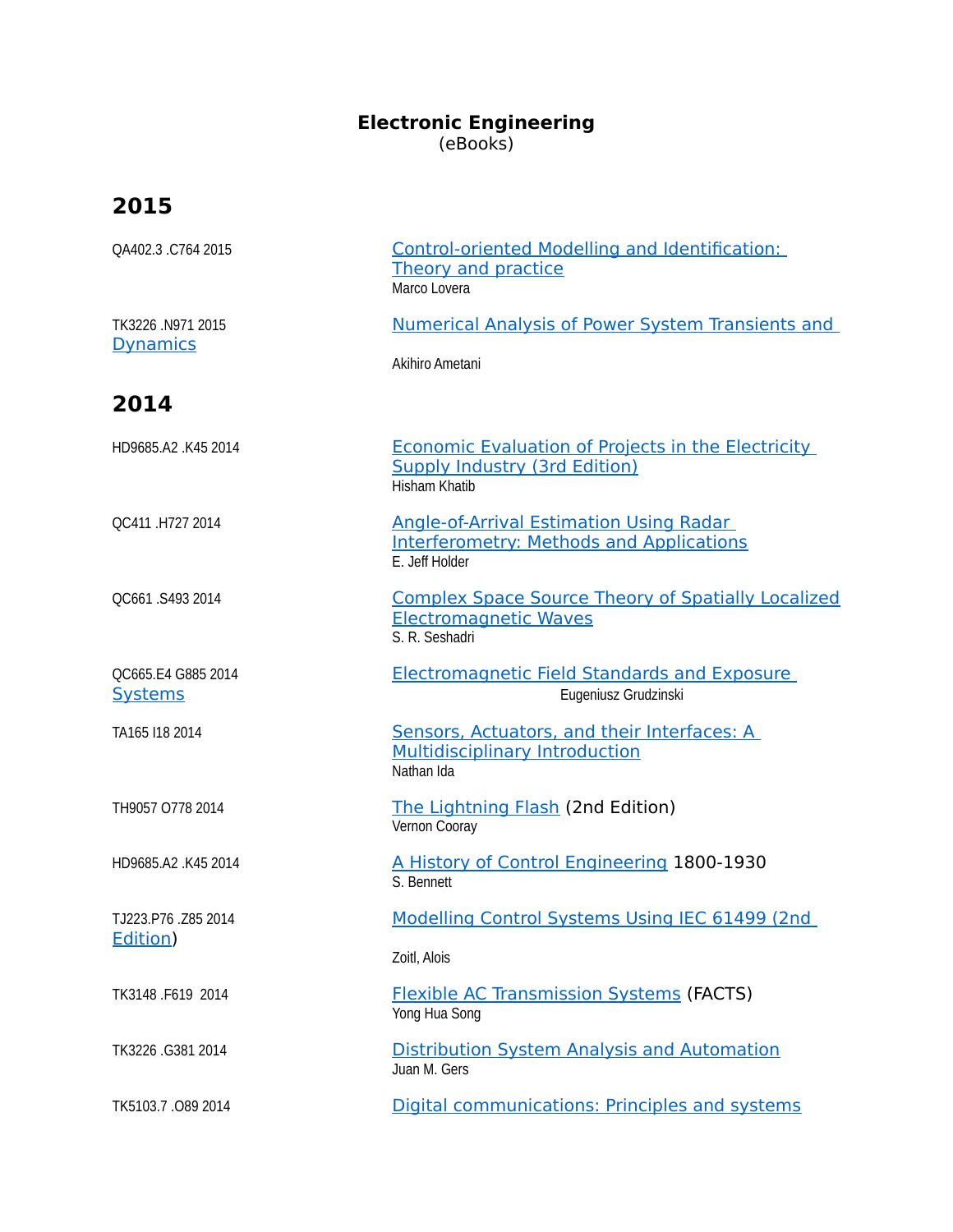|                                         | Ifiok Otung                                                                |
|-----------------------------------------|----------------------------------------------------------------------------|
| TK7867.2 .A555 2014<br><b>Designers</b> | <b>EMI Troubleshooting Cookbook for Product</b>                            |
|                                         | Patrick G. Andre                                                           |
| Access Eng460                           | Schaum's Outline of Electric Circuits, Sixth Edition<br>Mahmood Nahvi, PhD |
| Access Eng533<br><b>Second Edition</b>  | <b>Switching Power Supply Design &amp; Optimization,</b>                   |
|                                         | Sanjaya Maniktala                                                          |
| Access Eng535                           | <b>Switch-Mode Power Supplies, Second Edition</b><br>Christophe P. Basso   |

| QA427 .B168 2013\                   | <b>Nonlinear Optimization in Electrical Engineering</b><br>with Applications in MATLAB<br><b>Mohamed Bakr</b> |
|-------------------------------------|---------------------------------------------------------------------------------------------------------------|
| QA76.77 .L655 2013                  | <b>Control-Based Operating System Design</b><br>Alberto Leva                                                  |
| TJ163.2 .E38 2013<br><b>Systems</b> | <b>Electrical Design for Ocean Wave and Tidal Energy</b>                                                      |
|                                     | Raymond Alcorn                                                                                                |
| TJ213 .D584 2013                    | <b>Nonlinear and Adaptive Control Systems</b><br>Zhengtao Ding                                                |
| TJ213 M215 2013<br><b>Systems</b>   | Distributed Control and Filtering for Industrial                                                              |
|                                     | Magdi S. Mahmoud                                                                                              |
| TJ223.A613 2013                     | Design and Development of Multi-Lane Smart<br><b>Electromechanical Actuators</b><br>Fawaz Y. Annaz            |
| TK1001 .A175 2013                   | <b>Modelling Distributed Energy Resources in Energy</b><br><b>Service Networks</b><br>Salvador Acha           |
| TK3144 H638 2013                    | High Voltage Engineering Testing, 3rd ed<br>Hugh M. Ryan                                                      |
| TK3226 U76 2013                     | <b>Multicore Simulation of Power System Transients</b><br>Fabian M. Uriarte                                   |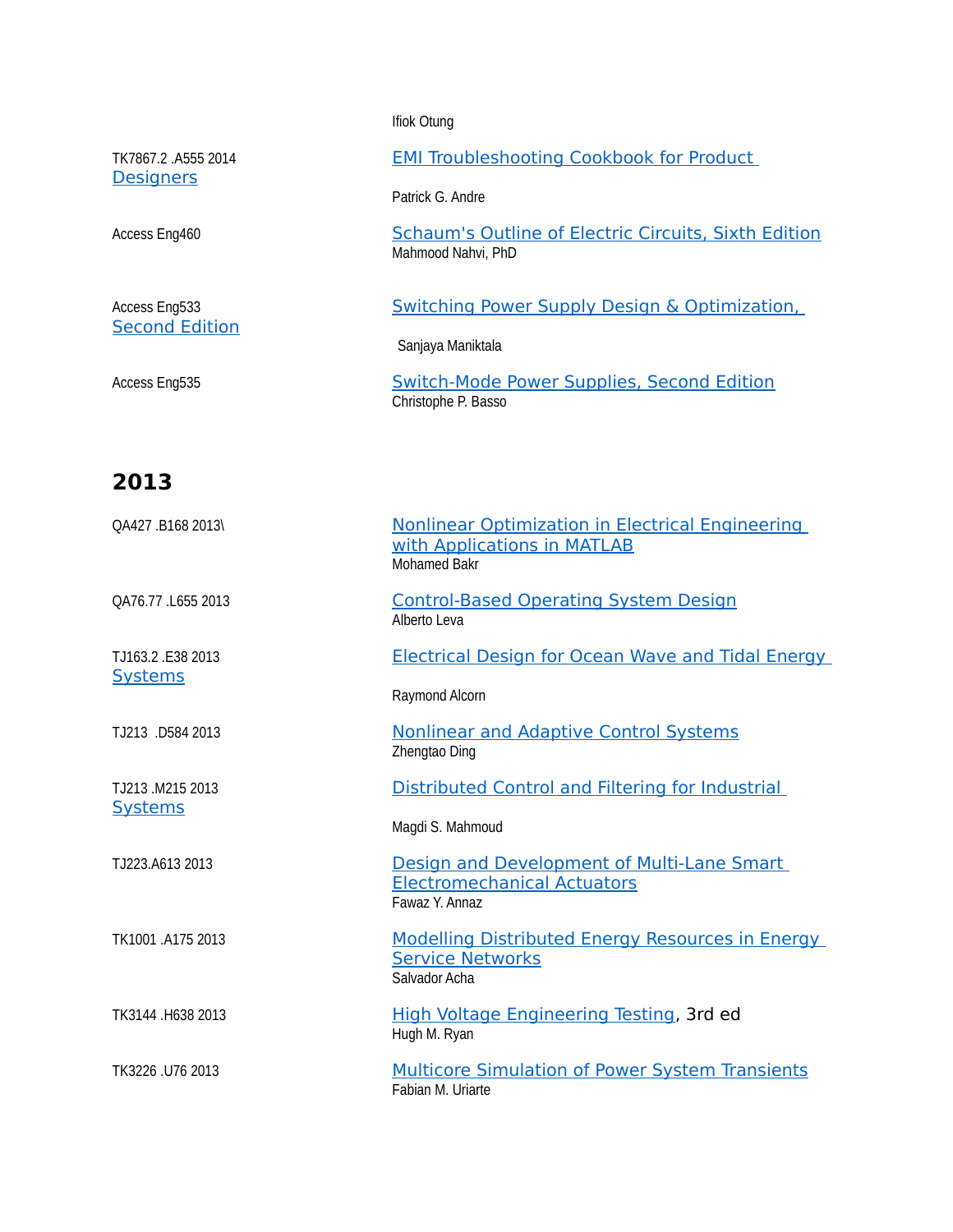| TK6580 W256 2013                          | Sea Clutter: Scattering, the K Distribution and<br>Radar Performance, 2nd ed.<br>Keith D. Ward                                                                                      |
|-------------------------------------------|-------------------------------------------------------------------------------------------------------------------------------------------------------------------------------------|
| Access Eng16                              | <b>Alternative Energy DeMYSTiFieD, Second Edition</b><br>Stan Gibilisco                                                                                                             |
| Access Eng499<br><b>Sixteenth Edition</b> | <b>Standard Handbook for Electrical Engineers,</b><br>H. Wayne Beaty                                                                                                                |
|                                           | <b>Advanced Control of AC/DC Power Networks:</b><br><b>System of Systems Approach Based on Spatio-</b><br>temporal Scales<br><b>Benchaib</b>                                        |
| 2012                                      |                                                                                                                                                                                     |
| HD9685 C998 2012                          | <b>Scenarios for a Future Electricity Supply: Cost-</b><br>optimized variations on supplying Europe and its<br>neighbours with electricity from renewable energies<br>Gregor Czisch |
| QA402.35.0132012                          | <b>Frequency-Domain Control Design for High-</b><br><b>Performance Systems</b><br>J. O'Brien                                                                                        |
| QC610.6 D997 2012                         | <b>The Handbook of Electrical Resistivity: New</b><br>materials and pressure effects<br>G. Dyos                                                                                     |
| QC665.E4 B588 2012                        | <b>Electromagnetic Measurements in the Near Field</b><br>Pawel Bienkowski                                                                                                           |
| QC966 .L723 2012                          | <b>Lightning Electromagnetics</b><br>Vernon Cooray                                                                                                                                  |
| TC1662 .F992 2012                         | <b>Further Advances in Unmanned Marine Vehicles</b><br>G. N. Roberts                                                                                                                |
| TJ828.T234 2012                           | Offshore Wind Turbines: Reliability, availability and<br>maintenance<br>Peter Tavner                                                                                                |
| TK454.4.M3 .S225 2012                     | <b>Fundamentals of Electromagnetic Levitation:</b><br><b>Engineering sustainability through efficiency</b><br>A. J. Sangster                                                        |
| TK6564.3 F963 2012<br><b>Systems</b>      | <b>Waveform Design and Diversity for Advanced Radar</b><br>Fulvio Gini                                                                                                              |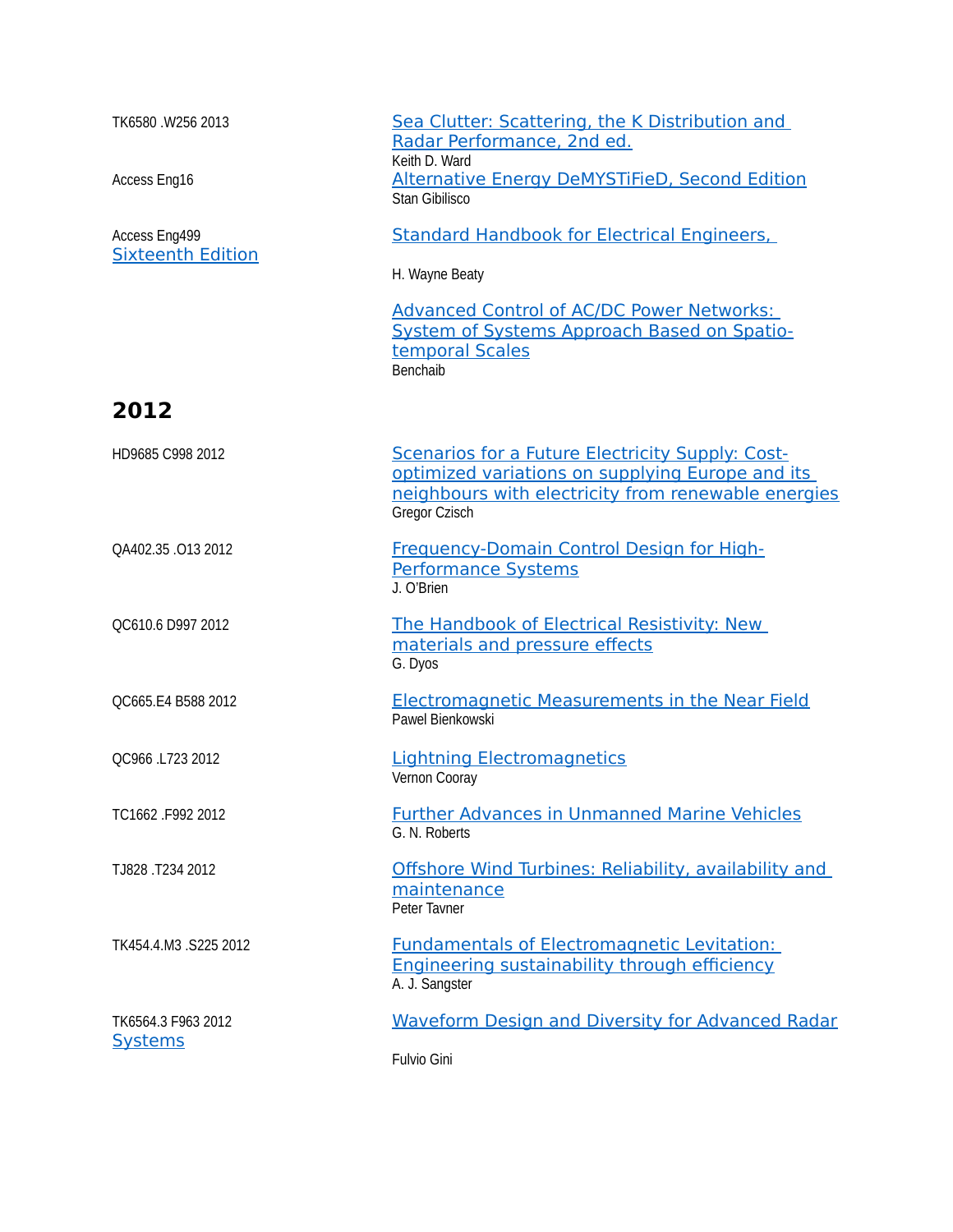| TK6592.D6 A316 2012<br>applications | Pulse Doppler Radar: Principles, technology,<br>Clive Alabaster                                                                                                                                               |
|-------------------------------------|---------------------------------------------------------------------------------------------------------------------------------------------------------------------------------------------------------------|
| Access Eng135                       | <b>Electrical Power Distribution</b><br><b>TETRA TECH</b>                                                                                                                                                     |
| Access Eng136                       | <b>Electrical Power Systems Quality, Third Edition</b><br>Surya Santoso, Ph.D.,                                                                                                                               |
| Access Eng137                       | <b>Electrical Safety Handbook, Fourth Edition</b><br>John Cadick, P.E.,                                                                                                                                       |
| Access Eng395                       | Power Plant Stability, Capacitors, and Grounding:<br><b>Numerical Solutions</b><br>Orlando N. Acosta, MSEE<br>High Voltage Direct Current Transmission -<br><b>Converters, Systems and DC Grids</b><br>Jovcic |

| Access Eng531          | Sustainable Thermal Storage Systems: Planning,<br>Design, and Operations<br>Lucas B. Hyman, P.E., LEED-AP,    |
|------------------------|---------------------------------------------------------------------------------------------------------------|
| TJ165 T315e 2011       | <b>Energy Storage for Power Systems/ Ter-Gazarian, A</b>                                                      |
| TJ213 .G239 2011       | <b>Advanced Control for Constrained Processes and</b><br><b>Systems</b><br>Fabricio Garelli                   |
| TK3226 G381 2011       | <b>Protection of Electricity Distribution Networks</b><br>Juan M. Gers                                        |
| TK6592.G7 D249 2011    | <b>Foliage Penetration Radar: Detection and</b><br>characterisation of objects under trees<br>Clive Alabaster |
| TK7867.2.D855 2011     | <b>Designing Electronic Systems for EMC</b><br>William G. Duff                                                |
| TK7871.6 M816 2011     | <b>Introduction to Adaptive Arrays/ Robert A. Monzingo</b>                                                    |
| UG485 A221 2011        | Electronic Warfare Pocket Guide/ David L. Adamy                                                               |
| Access Eng132<br>Pabla | <b>Electric Power Distribution, Sixth edition/ Amarjit Singh</b>                                              |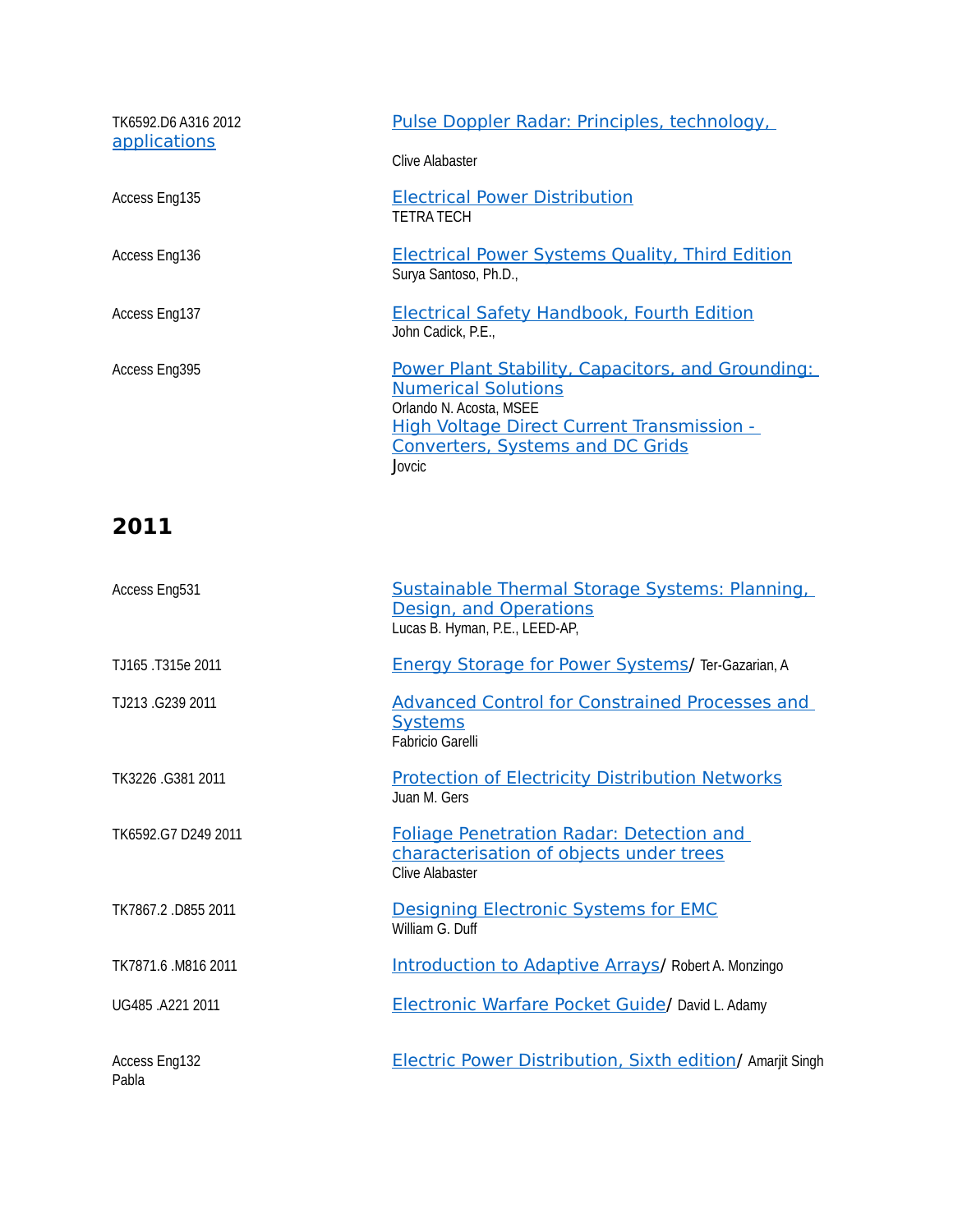| Access Eng285 | Large-Scale Solar Power System Design: An<br>Engineering Guide for Grid-Connected Solar Power<br>Generation<br>Peter Gevorkian |
|---------------|--------------------------------------------------------------------------------------------------------------------------------|
| Access Eng537 | <b>Switchmode Power Supply Handbook, Third Edition</b><br>Keith Billings                                                       |
| Access Eng560 | Turbines, Compressors and Fans, Fourth Edition<br>S.M. Yahya, Ph.D.                                                            |
| Access Eng588 | <b>Wind Energy Engineering</b><br>Pramod Jain, Ph.D.                                                                           |
|               | <b>Beam Theory for Subsea Pipelines: Analysis and</b><br><b>Practical Applications</b>                                         |

Papusha

**2010**

| TJ163.2 .N576 2010<br>environment | Energy: Resources, technologies and the                                                     |
|-----------------------------------|---------------------------------------------------------------------------------------------|
|                                   | Christian Ngô                                                                               |
| TK 1087 L124 2010                 | <b>Solar Photovoltaic Energy</b><br>Anne Labouret                                           |
| TK7867 F422 2010 Vol.2            | Designing Dynamic Circuit Response (Analog Circuit<br>Design Series: Volume 2)<br>D. Feucht |

| TA165 .B972 2009        | Introduction to Sensors for Ranging and Imaging<br>Graham Brooker            |
|-------------------------|------------------------------------------------------------------------------|
| TK1006 C552 2009        | <b>Microgrids and Active Distribution Networks</b><br>S. Chowdhury           |
| TK4058 D796 2009        | <b>Control Techniques, Drives and Controls Handbook</b><br><b>Bill Drury</b> |
| TK1402009.H43 M216 2009 | <b>Oliver Heaviside: Maverick Mastermind of Electricity</b><br>B. Mahon      |
| Access Eng138           | <b>Electrical Safety of Low-Voltage Systems</b><br>Massimo Mitolo            |
| Access Eng534           | <b>Switching Power Supply Design, Third Edition</b>                          |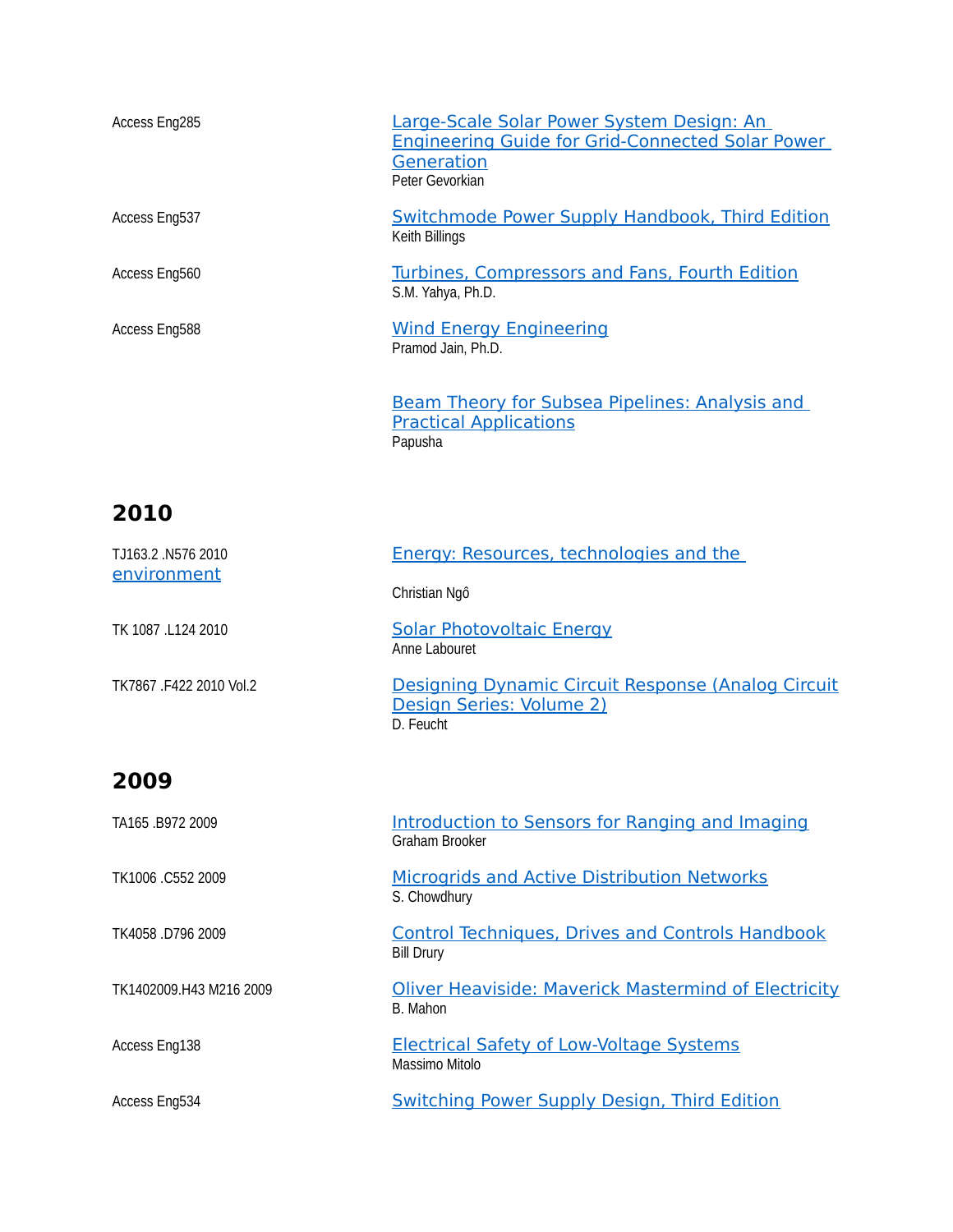Abraham Pressman

| TK145 .W577 2008                    | <b>Electrical Craft Principles, Volume 2</b><br>J. Whitfield                                                                                   |
|-------------------------------------|------------------------------------------------------------------------------------------------------------------------------------------------|
| TK2313.C745 2008<br><b>Machines</b> | <b>Condition Monitoring of Rotating Electrical</b>                                                                                             |
|                                     | Peter Tavner                                                                                                                                   |
| TK2821 .S 851 2008                  | <b>Distribution Switchgear</b><br><b>Stan Stewart</b>                                                                                          |
| TK3431, J28 2008                    | Condition Assessment of High Voltage Insulation in<br><b>Power System Equipment</b><br>Peter Tavner                                            |
| Access Eng435                       | <b>Residential, Commercial and Industrial Electrical</b><br><b>Systems: Equipment and Selection, Volume 1</b><br>Hemant Joshi                  |
| Access Eng436                       | <b>Residential, Commercial and Industrial Electrical</b><br><b>Systems: Network and Installation, Volume 2</b><br>Hemant Joshi                 |
| Access Eng437                       | <b>Residential, Commercial and Industrial Electrical</b><br>Systems: Protection, Testing and Commissioning,<br><b>Volume 3</b><br>Hemant Joshi |
| Access Eng536                       | <b>Switch-Mode Power Supplies: SPICE Simulations and</b><br><b>Practical Designs</b><br>Christophe Basso                                       |
| Access Eng538                       | Synthetic Fuels Handbook: Properties, Process, and<br>Performance<br>James G. Speight                                                          |
| <b>Buildings</b>                    | Solar and Heat Pump Systems for Residential<br>Hadorn                                                                                          |
| 2007                                |                                                                                                                                                |
| TK6575 .J33 2007                    | Design of Multi-Frequency CW Radars<br>Mohinder Jankiraman                                                                                     |
|                                     | <b>Power Quality in Electrical Systems</b><br>Alexander Kusko                                                                                  |
| Access Eng239                       | <b>Handbook of Switchgears</b>                                                                                                                 |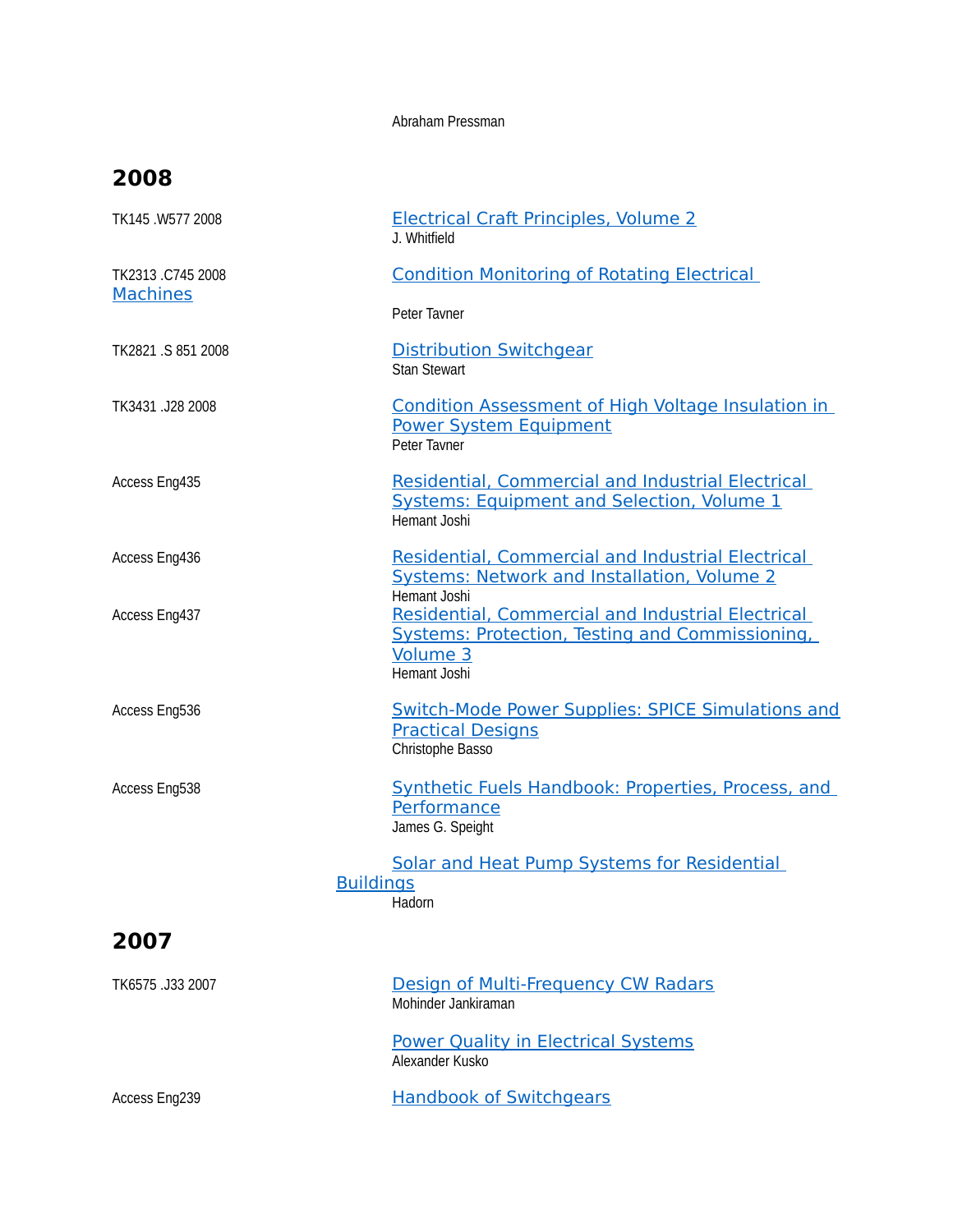Bharat Heavy Electricals Limited

| 2006                                                           |                                                                                                                 |
|----------------------------------------------------------------|-----------------------------------------------------------------------------------------------------------------|
| TK6580 W256 2006                                               | Sea Clutter: Scattering, the K Distribution and<br><b>Radar Performance</b><br>Keith D. Ward                    |
| 2005                                                           |                                                                                                                 |
| TJ214.5 .K81 2005                                              | Motion Vision: design of compact motion sensing<br>solutions for navigation of autonomous systems<br>J. Kolodko |
| TK3226 .S338 2005                                              | <b>Short Circuit Currents</b><br>J. Schlabbach                                                                  |
| TK3242 W362 2005                                               | <b>Wood Pole Overhead Lines</b><br><b>Brian Wareing</b>                                                         |
| UG485.T882 2005<br><b>Applications</b>                         | Microwave Receivers with Electronic Warfare<br>James B. Tsui                                                    |
| 2004                                                           |                                                                                                                 |
| QA76.9.A25 S445 2004                                           | <b>Security for Mobility</b><br>Chris J. Mitchell                                                               |
| TJ213 .L528c 2004                                              | <b>Control Theory</b><br>James Ron Leigh                                                                        |
| TK153 .A244 2004                                               | <b>Advances in High Voltage Engineering</b><br>A. Haddad; D. Warne                                              |
| TK6592.L67 L987 2004                                           | <b>Introduction to RF Stealth</b><br>David Lynch Jr.                                                            |
| UG612 .A298 2004                                               | <b>Airborne Early Warning System Concepts</b><br>Maurice W. Long                                                |
| Access Eng133                                                  | <b>Failure Prevention of Plant and Machinery</b>                                                                |
| <b>Electrical Engineer's Portable Handbook, Second Edition</b> |                                                                                                                 |

Robert Hickey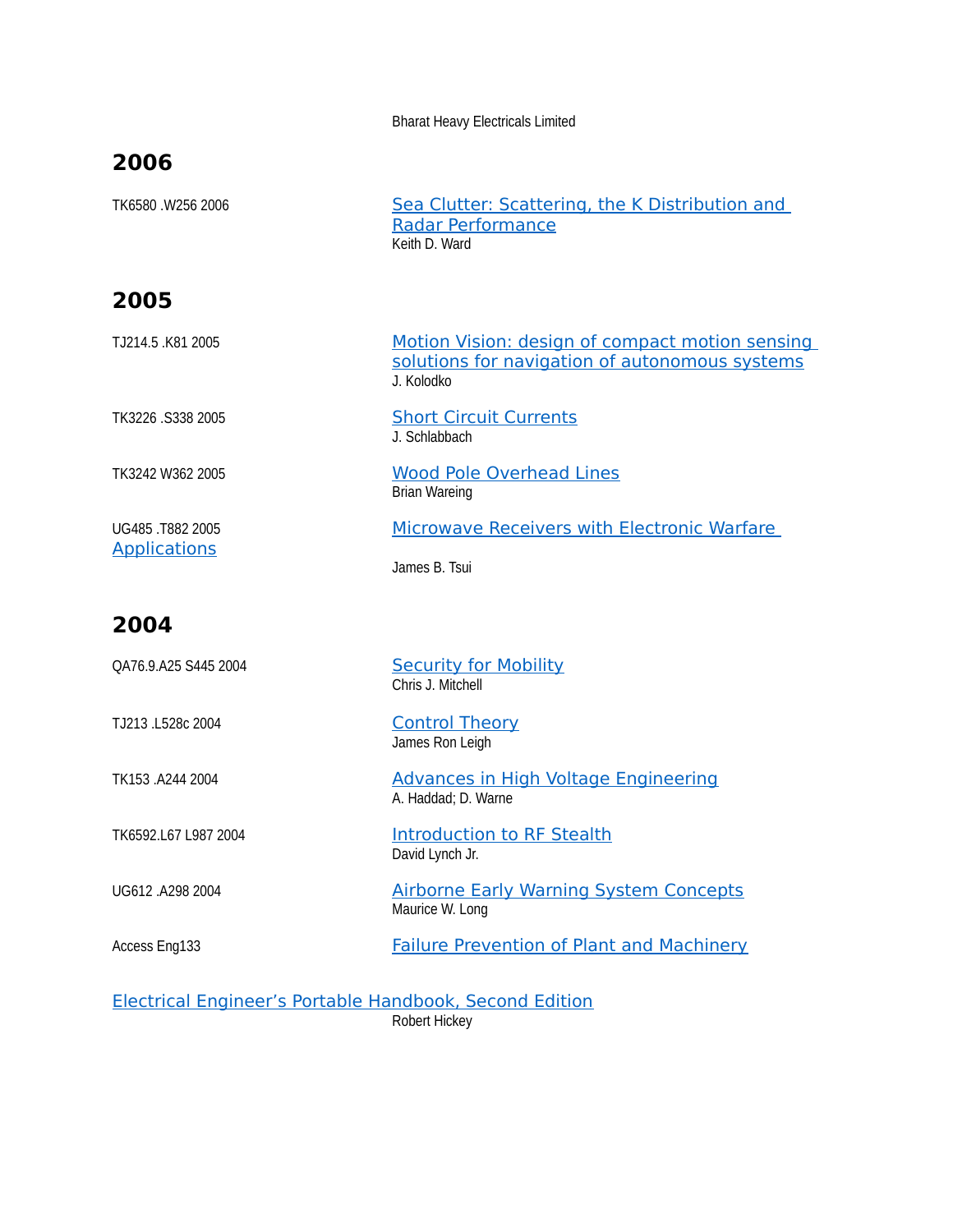| HD9685.A2 K45 2003                    | <b>Economic Evaluation of Projects in the Electricity</b><br><b>Supply Industry</b><br><b>Hisham Khatib</b>   |
|---------------------------------------|---------------------------------------------------------------------------------------------------------------|
| QC966.7.D5 C778 2003                  | <b>The Lightning Flash</b><br>Vernon Cooray                                                                   |
| TA347.D5 B171 2013                    | <b>Application of Dimensional Analysis in Systems</b><br><b>Modeling and Control Design</b><br>Pedro Balaguer |
| TF858.A4 D858 2003                    | Electric Railways, 1880-1990<br>Michael C. Duffy                                                              |
| TK1811 F648 2003                      | <b>Thermal Power Plant Simulation and Control</b><br>Damian Flynn                                             |
| TK3226.W341 2003<br><b>Simulation</b> | <b>Power Systems Electromagnetic Transients</b><br>Neville Watson                                             |
| Access Eng134                         | Electrical Equipment Handbook: Troubleshooting<br>and Maintenance<br>Philip Kiameh                            |
| Access Eng219<br><b>Edition</b>       | <b>Handbook of Electrical Design Details, Second</b><br><b>Neil Sclater</b>                                   |
| Access Eng555                         | <b>Transformers, Second Edition</b><br><b>BHEL (Bharat Heavy Electricals Limited)</b>                         |
| Access Eng562                         | Uninterruptible Power Supplies<br>Alexander King                                                              |
| 2002                                  |                                                                                                               |
| TK454.4.S7 B393 2002                  | <b>Electrical Steels for Rotating Machines</b><br>Philip Beckley                                              |
| Access Eng116                         | <b>Design of Transformers</b><br>Indrajit Dasgupta                                                            |
| Access Eng260                         | IC Layout Basics: A Practical Guide.<br><b>Christopher Saint</b>                                              |
| Access Eng261                         | IC Mask Design: Essential Layout Techniques<br>Christopher Saint                                              |
|                                       |                                                                                                               |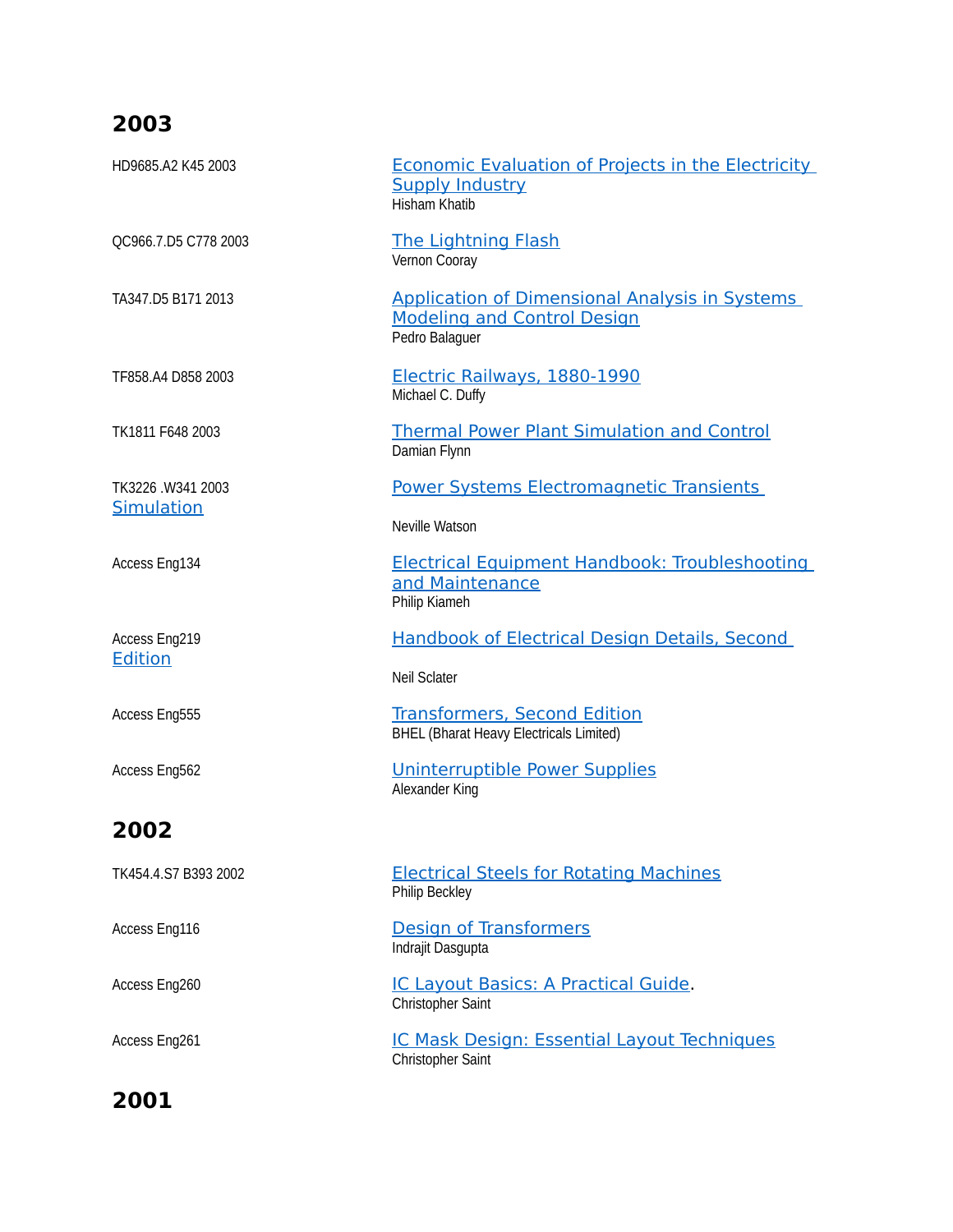| TA166 P420 2001<br><u>design</u> | People in Control: Human factors in control room                                                              |
|----------------------------------|---------------------------------------------------------------------------------------------------------------|
|                                  | Jan Noyes                                                                                                     |
| TJ217.6 .N813 2001               | Non-linear Predictive Control: theory and practice<br><b>B.</b> Kouvaritakis                                  |
| TJ223.P76 .L675 2001             | Modelling Control Systems Using IEC 61499.<br>Applyingfunction blocks to distributed systems<br>Lewis, Robert |
| TK1005 .H254 2001<br>Practice    | <b>Power System Commissioning and Maintenance</b>                                                             |
|                                  | Keith Harker                                                                                                  |
| TK2851 S338 2001                 | <b>Voltage Quality in Electrical Power Systems</b><br>J. Schlabbach                                           |
| TK3144 .H638 2001                | High Voltage Engineering and Testing, 2nd ed<br>Hugh M. Ryan                                                  |
| Access Eng218<br><b>Edition</b>  | Handbook of Electric Power Calculations, Third                                                                |
|                                  | H. Wayne Beaty                                                                                                |
| 2000                             |                                                                                                               |
| TJ395 .L752 2000                 | Power Plant Control and Instrumentation: the<br>control of boilers and HRSG systems<br>David Lindsley         |
| TK7835.S656 2000                 | <b>Electronic Applications of the Smith Chart</b><br>Phillip H. Smith                                         |
| Access Eng397                    | <b>Power Quality Primer</b><br>Barry W. Kennedy                                                               |
| 1999                             |                                                                                                               |
| HE7631 W557 1999                 | <b>World Telecommunications Economics</b><br>Jeffery J. Wheatley                                              |
| TJ213 S986 1999<br><b>Design</b> | <b>Symbolic Methods in Control System Analysis and</b>                                                        |
|                                  | Neil Munro                                                                                                    |
| 1998                             |                                                                                                               |

TK1005 .A699 1998 [AC-DC Power System Analysis](http://ls.mapua.edu.ph:8082/LS2Staff/) Jos Arillaga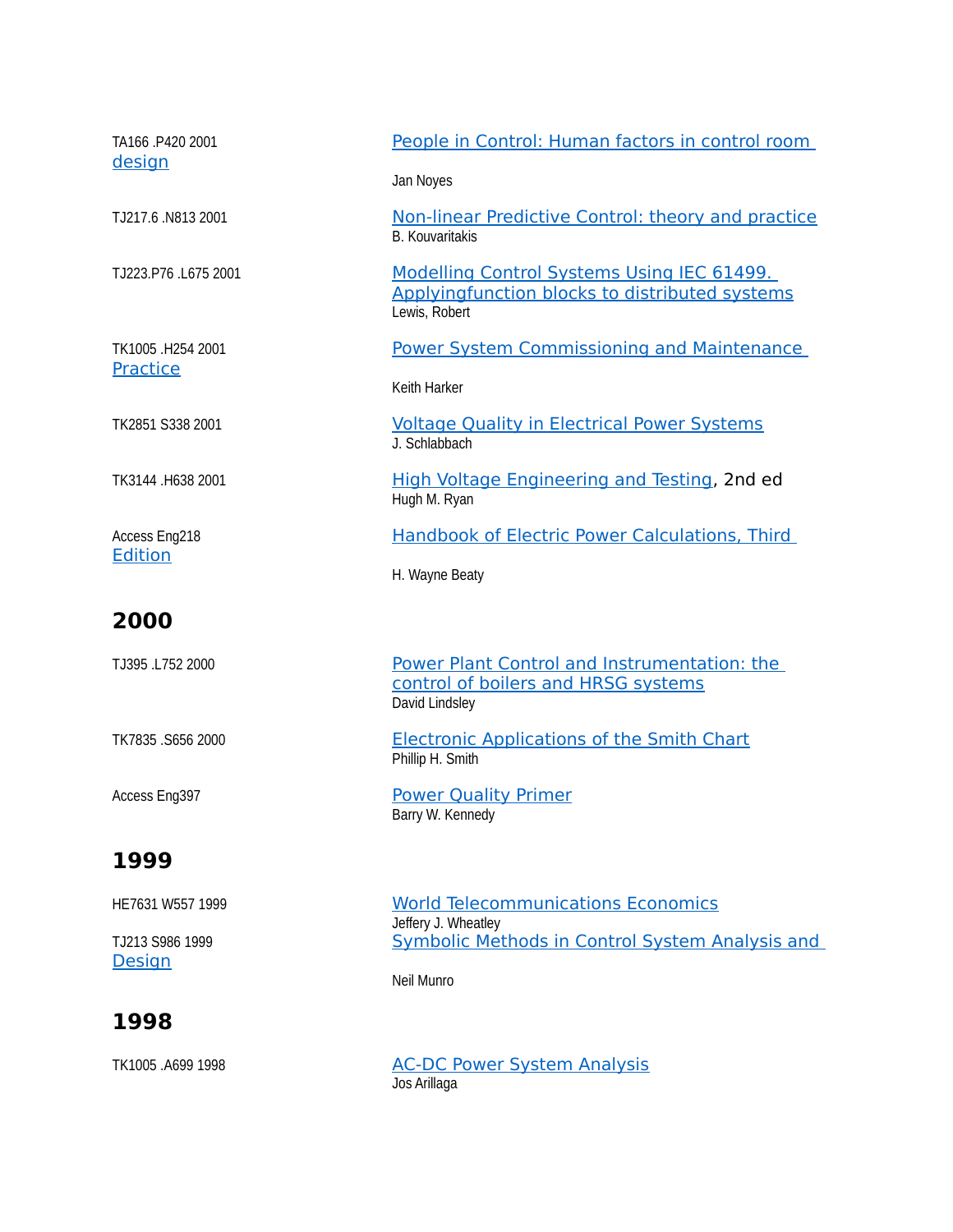| TK2511 .S635 1998                     | <b>Small Electric Motors</b><br>H. Moczala                                                |
|---------------------------------------|-------------------------------------------------------------------------------------------|
| TK6562.S54 S116 1998                  | <b>HF Radio Systems and Circuits</b><br>William E. Sabin                                  |
| 1997                                  |                                                                                           |
| T15.B372 1997                         | <b>Exhibiting Electricity</b><br>K. G. Beauchamp                                          |
| TJ213. C764 1997                      | <b>Control Engineering Solutions: a practical approach</b><br>P. Albertos                 |
| TK1005. A791 1997                     | <b>Artificial Intelligence Techniques in Power Systems</b><br><b>Kevin Warwick</b>        |
| TK6565.T73 G976 1997                  | Microwave Transmission Line Impedence Data<br>Mark A.R. Gunston                           |
| 1996                                  |                                                                                           |
| TK7868.P7 N578 1996                   | <b>High-frequency Circuit Engineering</b><br>F. Nibler                                    |
| 1995                                  |                                                                                           |
| QA76.87 N494 1995                     | <b>Neural Network Applications in Control</b><br>G. W. Irwin                              |
| TJ217 K16 1995                        | <b>Adaptive Prediction and Predictive Control</b><br>P. P. Kanjilal                       |
| TK2861.J65 1995                       | <b>Digital Protection for Power Systems</b><br>A. T. Johns                                |
| TK3001 .L192 1995                     | <b>Electricity Distribution Network Design</b><br>E. Lakervi                              |
| TK3226 P887 1995 Vol. 1<br>components | Power System Protection 1: Principles and                                                 |
|                                       | <b>Electricity Training Association</b>                                                   |
| TK3226 P887 1995 Vol. 2               | Power System Protection 2: Systems and methods<br><b>Electricity Training Association</b> |
| TK3226 P887 1995 Vol. 3               | <b>Power System Protection 3: Application</b><br><b>Electricity Training Association</b>  |
| TK3226 P887 1995 Vol. 4<br>signaling  | Power System Protection 4: Digital protection and                                         |
|                                       | <b>Electricity Training Association</b>                                                   |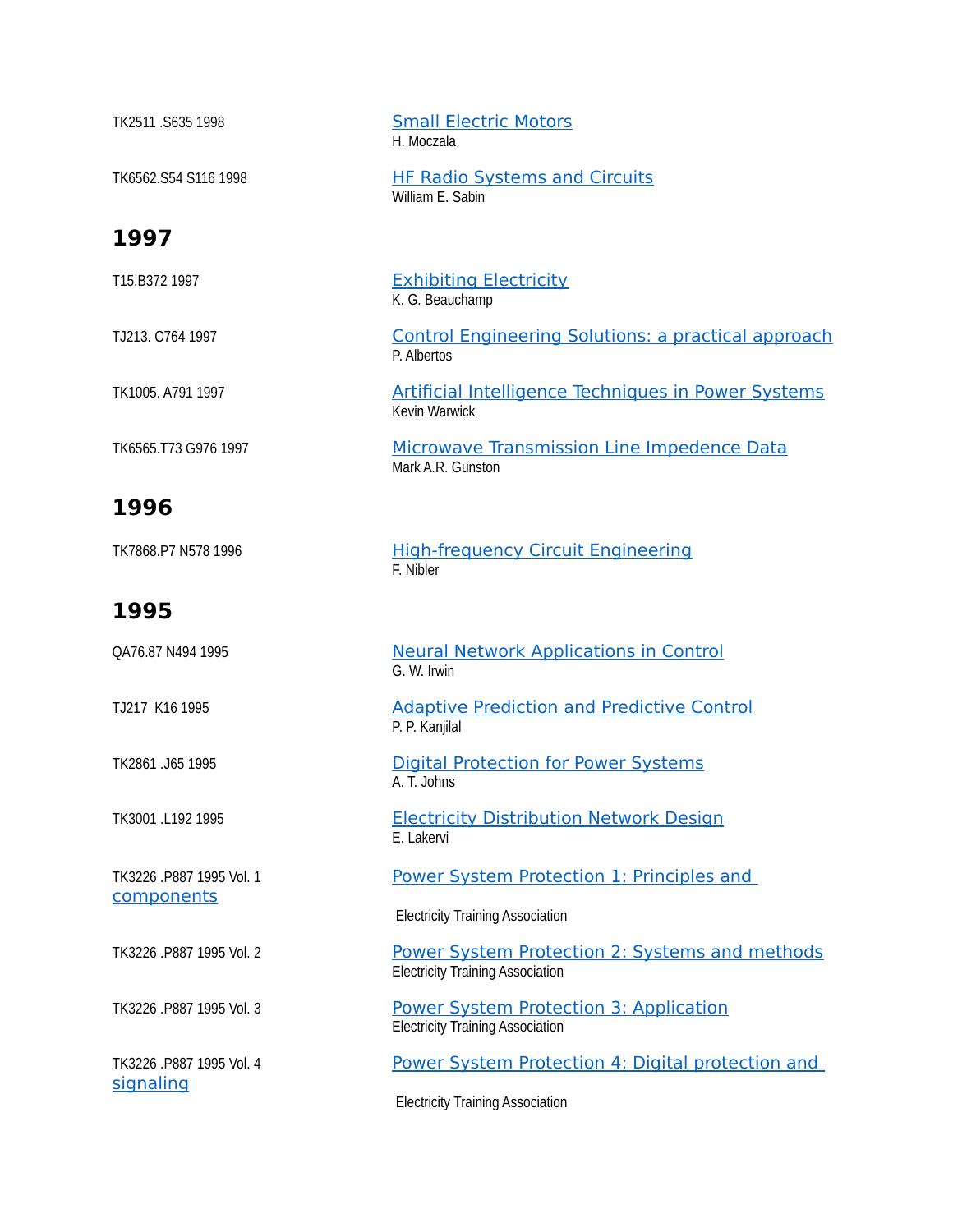| <b>Energy Storage for Power Systems</b><br>Ter-Gazarian, A |
|------------------------------------------------------------|
| <b>Electrical Safety: a guide to causes and prevention</b> |
| J. M. Adams                                                |
| <b>Vacuum Switchgear</b><br>A. Greenwood                   |
|                                                            |
| <b>Microwave Horns and Feeds</b><br>A. D. Olver            |
|                                                            |

### **1992**

| HD9685.A2 B533 1992                         | <b>Electricity Economics and Planning</b><br>T. W. Berrie                  |
|---------------------------------------------|----------------------------------------------------------------------------|
| QC16.K3 T942 1992<br>measurements and units | Lord Kelvin: his influence on electrical                                   |
|                                             | Paul Tunbridge                                                             |
| TJ213 L528 1992                             | <b>Control Theory: A quided tour</b><br>James Ron Leigh.                   |
| HD9685.A2 B533 1992                         | A History of Control Engineering 1930-1955<br>S. Bennett                   |
| HD9685.A2 B533 1992                         | Uninterruptible Power Supplies<br>John Platts                              |
| TK153 H376 1992                             | <b>Statistical Techniques for High-Voltage Engineering</b><br>W. Hauschild |
| 1991                                        |                                                                            |
| QC16 J27 1991 v.1<br>1811-1831              | The Correspondence of Michael Faraday, Volume 1:<br>Frank A. James         |
| QC16 J27 1991 v.2                           | The Correspondence of Michael Faraday, Volume 2:                           |

[1832-1840](http://ls.mapua.edu.ph:8082/LS2Staff/)

Frank A. James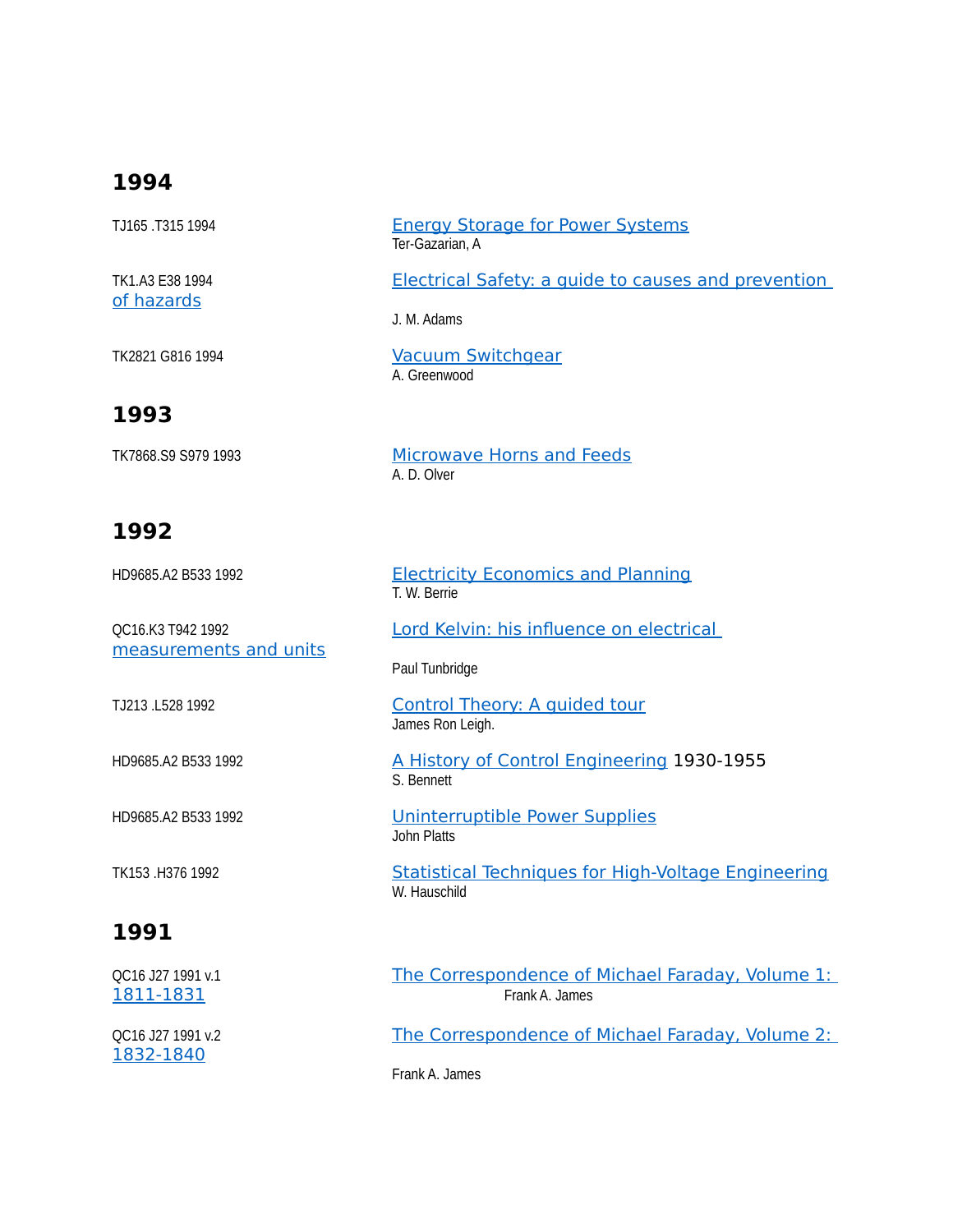| QC16 J27 1991 v.3<br>1841-1848    | The Correspondence of Michael Faraday, Volume 3:<br>Frank A. James     |
|-----------------------------------|------------------------------------------------------------------------|
| QC16 J27 1991 v.4<br>1849-1855    | The Correspondence of Michael Faraday, Volume 4:                       |
|                                   | Frank A. James                                                         |
| QC16 J27 1991 v.5<br>1855-1860    | The Correspondence of Michael Faraday, Volume 5:<br>Frank A. James     |
| QC16 J27 1991 v.6<br>1860-1867    | The Correspondence of Michael Faraday, Volume 6:                       |
|                                   | Frank A. James                                                         |
| TC147 B167 1991                   | <b>Tidal Power</b><br>A. C. Baker                                      |
| 1990                              |                                                                        |
| TJ213 .D479 1990                  | <b>Deterministric Control of Uncertain Systems</b><br>A. S. I. Zinober |
| 1988                              |                                                                        |
| TJ213 N155 1988<br><b>Systems</b> | <b>Singular Perturbation Methodology in Control</b>                    |
|                                   | D. S. Naidu                                                            |
| 1987                              |                                                                        |
| QA402.3 .L528 1987                | <b>Applied Control Theory</b><br>J. R. Leigh                           |
| 1984                              |                                                                        |
| TK5102.5. R657 1984               | <b>Phase Noise in Signal Sources</b><br>W. P. Robins                   |
| 1983                              |                                                                        |
| QA402.3 .L528 1983                | <b>Essentials of Non-linear Control Theory</b><br>J. R. Leigh          |
| 1982                              |                                                                        |
| TJ213 D457 1982                   | Design of Modern Control Systems<br>D. J. Bell                         |